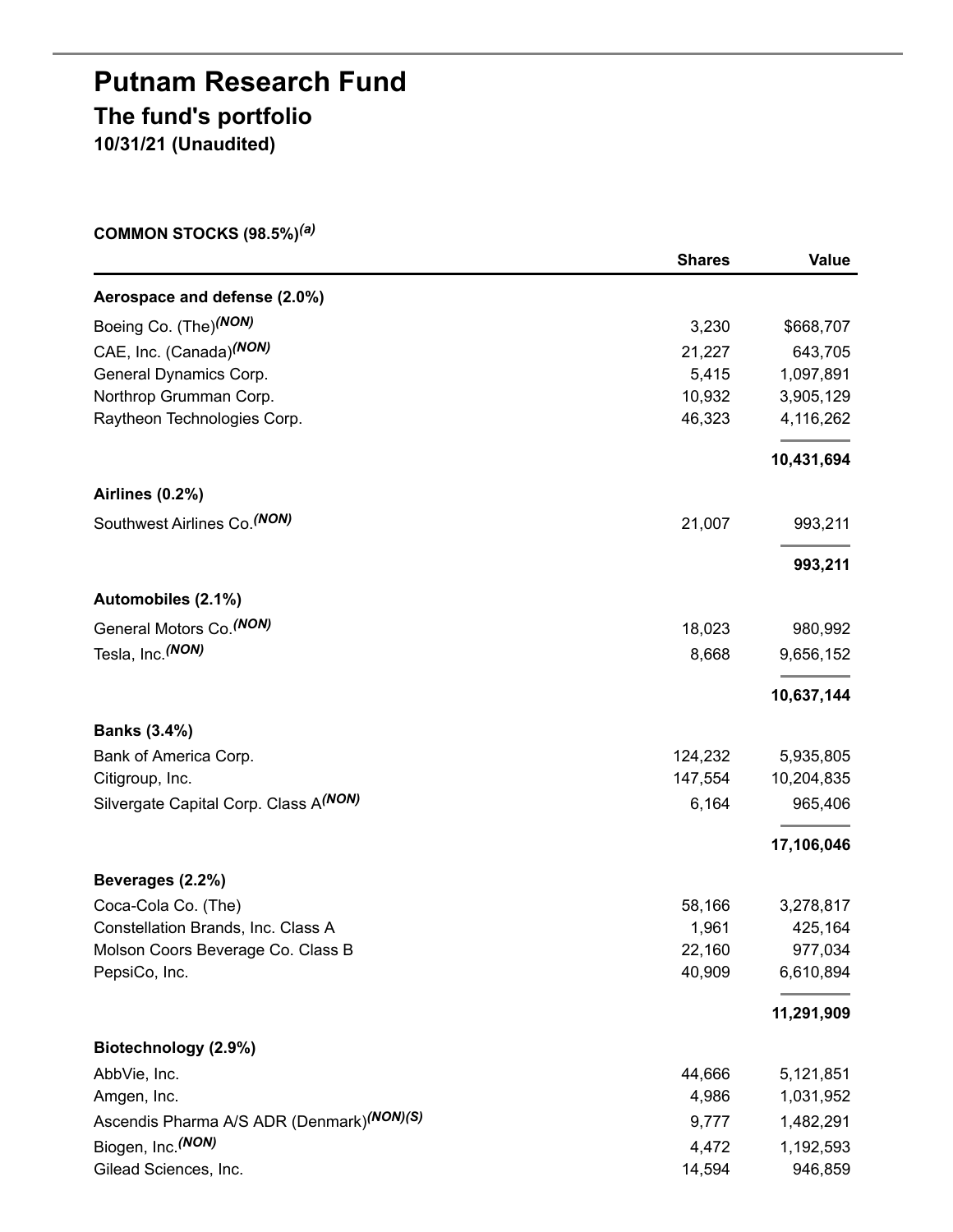| Ginkgo Bioworks Holdings, Inc. (NON)(S) | 30,155  | 416,742    |
|-----------------------------------------|---------|------------|
| Ironwood Pharmaceuticals, Inc. (NON)    | 102,402 | 1,307,674  |
| Moderna, Inc. <sup>(NON)</sup>          | 2,364   | 816,076    |
| Regeneron Pharmaceuticals, Inc. (NON)   | 3,633   | 2,324,902  |
|                                         |         | 14,640,940 |
| Building products (1.0%)                |         |            |
| Fortune Brands Home & Security, Inc.    | 3,391   | 343,847    |
| Johnson Controls International PLC      | 62,212  | 4,564,494  |
|                                         |         | 4,908,341  |
| Capital markets (4.2%)                  |         |            |
| Apollo Global Management, Inc.          | 53,332  | 4,103,897  |
| Goldman Sachs Group, Inc. (The)         | 18,705  | 7,731,712  |
| KKR & Co., Inc.                         | 67,520  | 5,379,319  |
| Morgan Stanley                          | 22,285  | 2,290,452  |
| Quilter PLC (United Kingdom)            | 999,725 | 2,130,668  |
|                                         |         | 21,636,048 |
| Chemicals (1.6%)                        |         |            |
| Albemarle Corp.                         | 1,348   | 337,634    |
| Corteva, Inc.                           | 20,682  | 892,428    |
| Diversey Holdings, Ltd. (NON)           | 25,457  | 442,952    |
| Dow, Inc.                               | 8,780   | 491,417    |
| Eastman Chemical Co.                    | 5,031   | 523,375    |
| Ecolab, Inc.                            | 3,468   | 770,659    |
| Linde PLC                               | 5,297   | 1,690,803  |
| PPG Industries, Inc.                    | 4,958   | 796,106    |
| Sherwin-Williams Co. (The)              | 7,546   | 2,389,139  |
|                                         |         | 8,334,513  |
| Containers and packaging (0.5%)         |         |            |
| Avery Dennison Corp.                    | 8,732   | 1,901,131  |
| Ball Corp.                              | 9,445   | 864,029    |
|                                         |         | 2,765,160  |
| Electric utilities (2.7%)               |         |            |
| Exelon Corp.                            | 70,911  | 3,771,756  |
| NextEra Energy, Inc.                    | 42,884  | 3,659,292  |
| NRG Energy, Inc.                        | 156,000 | 6,222,840  |
|                                         |         | 13,653,888 |
| Electrical equipment (1.1%)             |         |            |
| Eaton Corp. PLC                         | 20,066  | 3,306,074  |
| Emerson Electric Co.                    | 23,196  | 2,250,244  |
|                                         |         | 5,556,318  |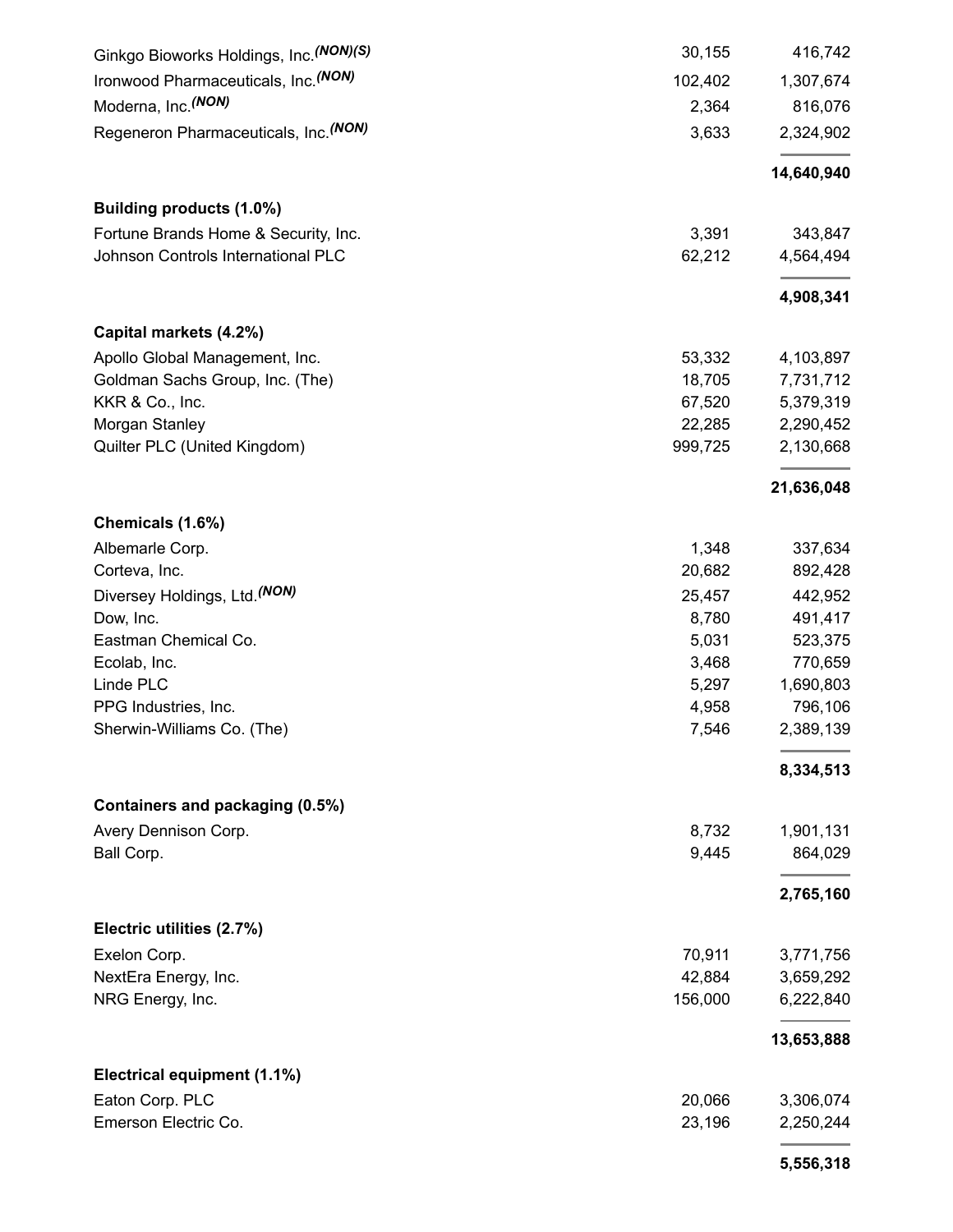| Electronic equipment, instruments, and components (0.4%) |        |            |
|----------------------------------------------------------|--------|------------|
| Vontier Corp.                                            | 63,025 | 2,132,136  |
|                                                          |        | 2,132,136  |
| Entertainment (1.8%)                                     |        |            |
| Activision Blizzard, Inc.                                | 42,658 | 3,335,429  |
| Sea, Ltd. ADR (Singapore) <sup>(NON)</sup>               | 12,445 | 4,275,729  |
| Walt Disney Co. (The) <sup>(NON)</sup>                   | 9,166  | 1,549,696  |
|                                                          |        | 9,160,854  |
| Equity real estate investment trusts (REITs) (1.1%)      |        |            |
| Gaming and Leisure Properties, Inc. <sup>(R)</sup>       | 91,577 | 4,440,569  |
| Vornado Realty Trust <sup>(R)</sup>                      | 30,739 | 1,310,404  |
|                                                          |        | 5,750,973  |
| Food and staples retail (1.2%)                           |        |            |
| BJ's Wholesale Club Holdings, Inc. (NON)                 | 5,676  | 331,705    |
| Costco Wholesale Corp.                                   | 2,071  | 1,017,979  |
| Walmart, Inc.                                            | 32,902 | 4,916,217  |
|                                                          |        | 6,265,901  |
| Food products (0.2%)                                     |        |            |
| McCormick & Co., Inc. (non-voting shares)                | 12,821 | 1,028,629  |
|                                                          |        | 1,028,629  |
| Health-care equipment and supplies (3.9%)                |        |            |
| <b>Abbott Laboratories</b>                               | 31,127 | 4,011,959  |
| Baxter International, Inc.                               | 15,822 | 1,249,305  |
| Boston Scientific Corp. (NON)                            | 55,388 | 2,388,884  |
| Cooper Cos., Inc. (The)                                  | 1,617  | 674,160    |
| Danaher Corp.                                            | 13,527 | 4,217,313  |
| DexCom, Inc. (NON)                                       | 2,148  | 1,338,655  |
| Edwards Lifesciences Corp. (NON)                         | 14,270 | 1,709,831  |
| Intuitive Surgical, Inc. (NON)                           | 5,009  | 1,808,900  |
| <b>Medtronic PLC</b>                                     | 12,482 | 1,496,093  |
| Zimmer Biomet Holdings, Inc.                             | 6,961  | 996,258    |
|                                                          |        | 19,891,358 |
| Health-care providers and services (2.4%)                |        |            |
| Anthem, Inc.                                             | 4,446  | 1,934,588  |
| Cigna Corp.                                              | 11,288 | 2,411,229  |
| CVS Health Corp.                                         | 15,224 | 1,359,199  |
| McKesson Corp.                                           | 3,995  | 830,481    |
| UnitedHealth Group, Inc.                                 | 12,857 | 5,920,263  |

**12,455,760**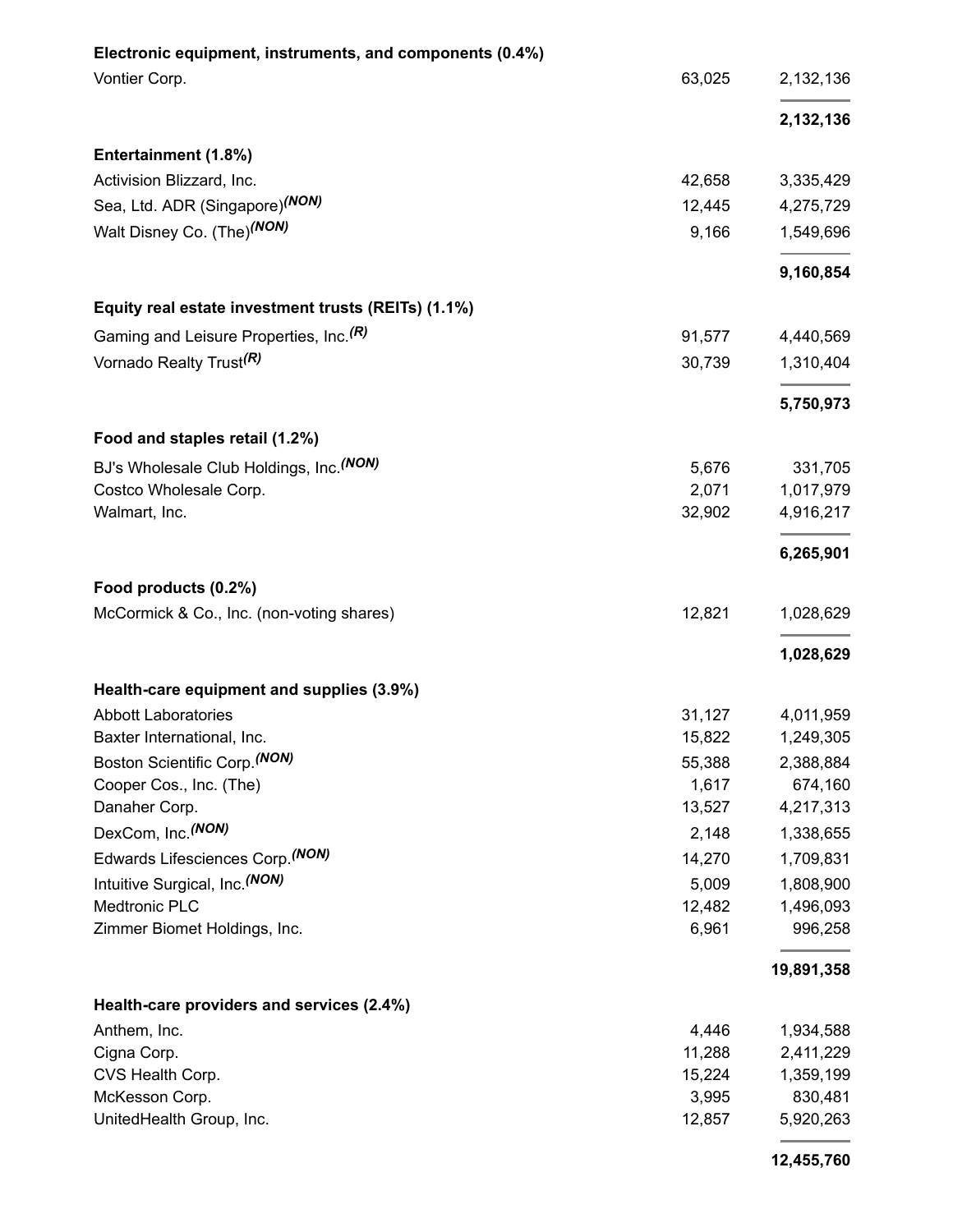| Hotels, restaurants, and leisure (2.7%)      |         |              |
|----------------------------------------------|---------|--------------|
| Aramark                                      | 23,324  | 850,860      |
| Booking Holdings, Inc. (NON)                 | 1,140   | 2,759,689    |
| Chipotle Mexican Grill, Inc. (NON)           | 1,217   | 2,165,080    |
| Evolution AB (Sweden)                        | 26,932  | 4,361,555    |
| Hilton Worldwide Holdings, Inc. (NON)        | 16,522  | 2,378,342    |
| Penn National Gaming, Inc. (NON)(S)          | 16,217  | 1,161,137    |
|                                              |         | 13,676,663   |
| Household durables (0.5%)                    |         |              |
| PulteGroup, Inc.                             | 48,710  | 2,341,977    |
|                                              |         | 2,341,977    |
| Household products (1.6%)                    |         |              |
| Procter & Gamble Co. (The)                   | 56,453  | 8,072,215    |
|                                              |         | 8,072,215    |
| Industrial conglomerates (0.9%)              |         |              |
| General Electric Co.                         | 12,463  | 1,306,995    |
| Honeywell International, Inc.                | 16,146  | 3,529,839    |
|                                              |         | 4,836,834    |
| Insurance (3.8%)                             |         |              |
| AIA Group, Ltd. (Hong Kong)                  | 119,200 | 1,347,060    |
| American International Group, Inc.           | 81,872  | 4,837,817    |
| Assured Guaranty, Ltd.                       | 104,501 | 5,808,165    |
| AXA SA (France)                              | 109,986 | 3,201,600    |
| Prudential PLC (United Kingdom)              | 198,022 | 4,054,042    |
|                                              |         | 19,248,684   |
| Interactive media and services (7.5%)        |         |              |
| Alphabet, Inc. Class A(NON)                  | 9,084   | 26,896,997   |
| Facebook, Inc. Class A(NON)                  | 34,846  | 11,275,120   |
|                                              |         | 38, 172, 117 |
| Internet and direct marketing retail (5.0%)  |         |              |
| Amazon.com, Inc. <sup>(NON)</sup>            | 7,561   | 25,498,943   |
|                                              |         | 25,498,943   |
| IT Services (5.6%)                           |         |              |
| Fidelity National Information Services, Inc. | 68,962  | 7,636,852    |
| Mastercard, Inc. Class A                     | 27,242  | 9,140,236    |
| PayPal Holdings, Inc. <sup>(NON)</sup>       | 29,561  | 6,875,593    |
| Visa, Inc. Class A                           | 22,087  | 4,677,364    |
|                                              |         |              |

**28,330,045**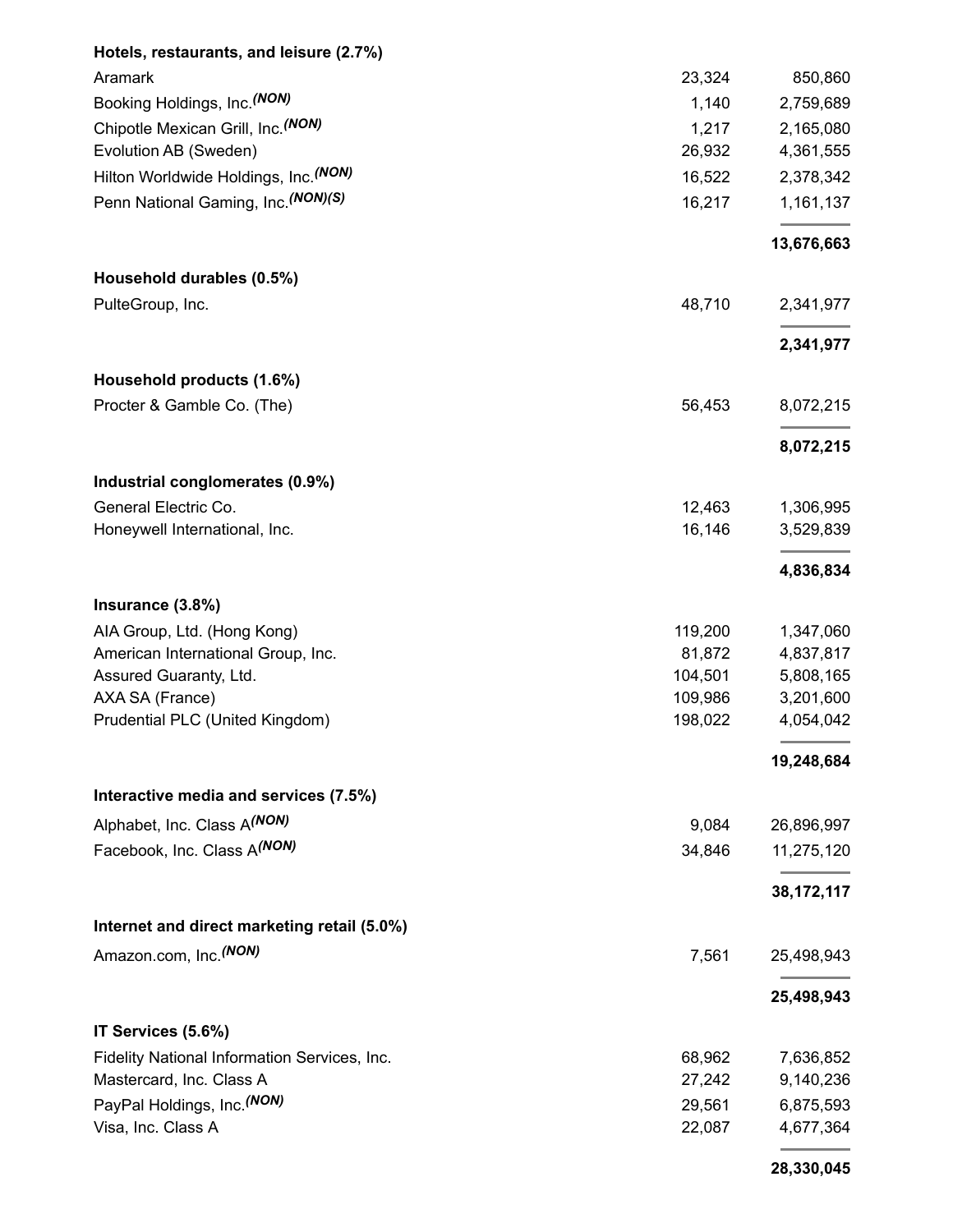| Life sciences tools and services (1.4%)        |         |            |
|------------------------------------------------|---------|------------|
| Bio-Rad Laboratories, Inc. Class A(NON)        | 3,206   | 2,547,744  |
| Thermo Fisher Scientific, Inc.                 | 7,665   | 4,852,482  |
|                                                |         | 7,400,226  |
| Machinery (1.0%)                               |         |            |
| Deere & Co.                                    | 5,374   | 1,839,574  |
| Ingersoll Rand, Inc. <sup>(NON)</sup>          | 25,927  | 1,393,836  |
| Otis Worldwide Corp.                           | 25,705  | 2,064,368  |
|                                                |         | 5,297,778  |
| Metals and mining (0.6%)                       |         |            |
| Alamos Gold, Inc. Class A (Canada)             | 82,008  | 610,140    |
| Anglo American PLC (United Kingdom)            | 15,412  | 583,802    |
| Freeport-McMoRan, Inc. (Indonesia)             | 22,702  | 856,319    |
| Newmont Corp.                                  | 16,288  | 879,552    |
|                                                |         | 2,929,813  |
| Multi-utilities (0.3%)                         |         |            |
| Ameren Corp.                                   | 18,716  | 1,577,572  |
|                                                |         | 1,577,572  |
| Multiline retail (0.8%)                        |         |            |
| Target Corp.                                   | 16,293  | 4,229,988  |
|                                                |         | 4,229,988  |
| Oil, gas, and consumable fuels (3.1%)          |         |            |
| Cairn Energy PLC (United Kingdom)              | 161,518 | 404,410    |
| Cenovus Energy, Inc. (Canada)                  | 437,098 | 5,227,093  |
| ConocoPhillips                                 | 9,168   | 682,924    |
| Exxon Mobil Corp.                              | 96,653  | 6,231,219  |
| Royal Dutch Shell PLC Class A (United Kingdom) | 76,843  | 1,763,661  |
| TotalEnergies SE (France)                      | 25,758  | 1,291,476  |
|                                                |         | 15,600,783 |
| Personal products (0.3%)                       |         |            |
| Olaplex Holdings, Inc. (NON)                   | 62,288  | 1,738,458  |
|                                                |         | 1,738,458  |
| Pharmaceuticals (2.3%)                         |         |            |
| Bristol-Myers Squibb Co.                       | 21,904  | 1,279,194  |
| Eli Lilly and Co.                              | 8,975   | 2,286,471  |
| Johnson & Johnson                              | 24,431  | 3,979,321  |
| Merck & Co., Inc.                              | 24,395  | 2,147,980  |
| Pfizer, Inc.                                   | 46,779  | 2,046,113  |
|                                                |         |            |

**11,739,079**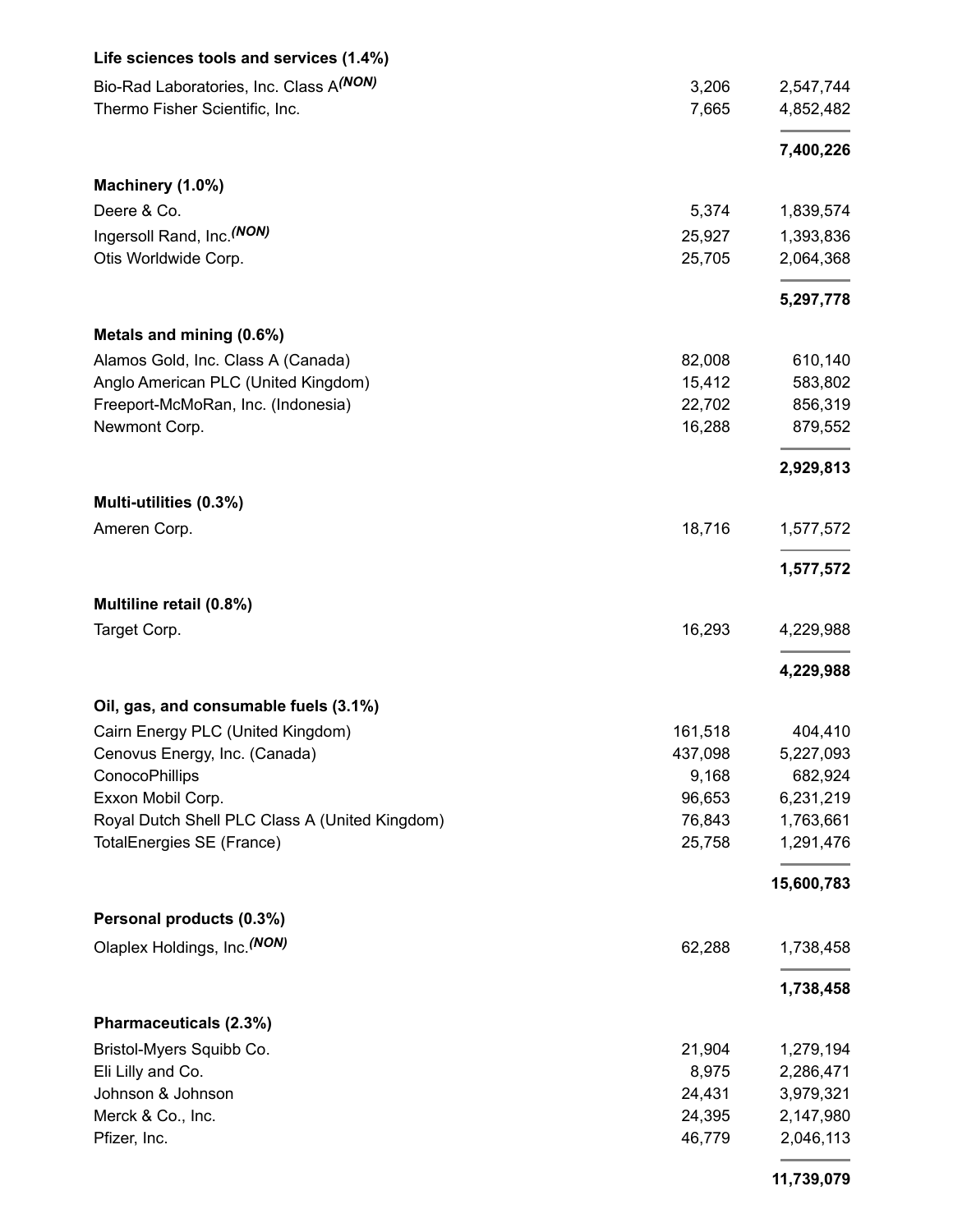| Professional services (0.3%)                         |         |            |
|------------------------------------------------------|---------|------------|
| CoStar Group, Inc. (NON)                             | 15,510  | 1,334,636  |
|                                                      |         | 1,334,636  |
| Road and rail (1.7%)                                 |         |            |
| CSX Corp.                                            | 41,637  | 1,506,010  |
| Union Pacific Corp.                                  | 29,992  | 7,240,069  |
|                                                      |         | 8,746,079  |
| Semiconductors and semiconductor equipment (3.8%)    |         |            |
| Advanced Micro Devices, Inc. (NON)                   | 38,517  | 4,630,899  |
| NVIDIA Corp.                                         | 46,776  | 11,959,220 |
| ON Semiconductor Corp. (NON)                         | 54,893  | 2,638,707  |
|                                                      |         | 19,228,826 |
| Software (12.0%)                                     |         |            |
| Adobe, Inc. (NON)                                    | 12,063  | 7,845,293  |
| Intuit, Inc.                                         | 11,675  | 7,308,433  |
| Microsoft Corp.                                      | 105,562 | 35,006,465 |
| Oracle Corp.                                         | 59,120  | 5,671,973  |
| Salesforce.com, Inc. <sup>(NON)</sup>                | 18,381  | 5,508,602  |
|                                                      |         | 61,340,766 |
| Specialty retail (3.8%)                              |         |            |
| Advance Auto Parts, Inc.                             | 3,066   | 691,444    |
| Bath & Body Works, Inc.                              | 10,051  | 694,424    |
| Burlington Stores, Inc. <sup>(NON)</sup>             | 1,512   | 417,750    |
| CarMax, Inc. (NON)                                   | 12,720  | 1,741,622  |
| EVgo, Inc. Class A(NON)                              | 166,959 | 1,556,058  |
| Home Depot, Inc. (The)                               | 27,325  | 10,157,795 |
| O'Reilly Automotive, Inc. (NON)                      | 3,051   | 1,898,698  |
| TJX Cos., Inc. (The)                                 | 18,715  | 1,225,645  |
| Victoria's Secret & Co. (NON)                        | 7,065   | 356,571    |
| Warby Parker, Inc. Class A(NON)(S)                   | 12,463  | 673,002    |
|                                                      |         | 19,413,009 |
| Technology hardware, storage, and peripherals (3.3%) |         |            |
| Apple, Inc.                                          | 112,677 | 16,879,015 |
|                                                      |         | 16,879,015 |
| Textiles, apparel, and luxury goods (0.7%)           |         |            |
| Levi Strauss & Co. Class A                           | 15,598  | 408,356    |
|                                                      |         |            |
| lululemon athletica, Inc. (Canada) <sup>(NON)</sup>  | 842     | 392,380    |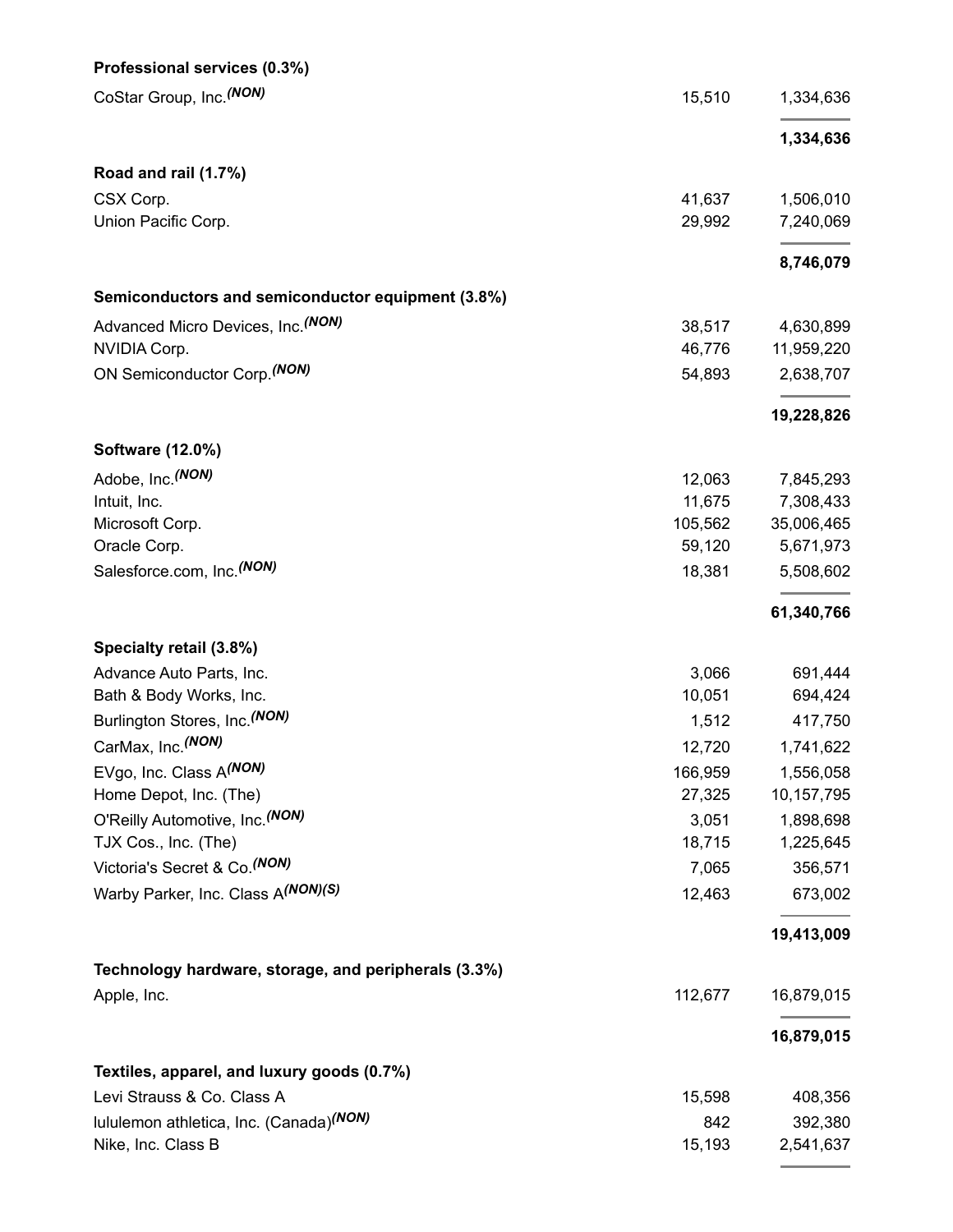|                                           |        | 3,342,373     |
|-------------------------------------------|--------|---------------|
| Tobacco $(0.2\%)$                         |        |               |
| Altria Group, Inc.                        | 24,653 | 1,087,444     |
|                                           |        | 1,087,444     |
| Trading companies and distributors (0.4%) |        |               |
| United Rentals, Inc. (NON)                | 5,043  | 1,911,852     |
|                                           |        | 1,911,852     |
| Total common stocks (cost \$309,990,485)  |        | \$502,615,998 |

#### **UNITS (0.1%)** *(a)*

|                                            | <b>Units</b> | Value     |
|--------------------------------------------|--------------|-----------|
| GoGreen Investments Corp. <sup>(NON)</sup> | 56.850       | \$575.322 |
| Total units (cost \$568,500)               |              | \$575,322 |

#### **U.S. TREASURY OBLIGATIONS (—%)** *(a)*

|                                                   | <b>Principal</b><br>amount | Value    |
|---------------------------------------------------|----------------------------|----------|
| U.S. Treasury Notes 1.125%, $2/15/31^{(i)}$       | \$74,000                   | \$71,553 |
| Total U.S. treasury obligations (cost<br>\$71,553 |                            | \$71,553 |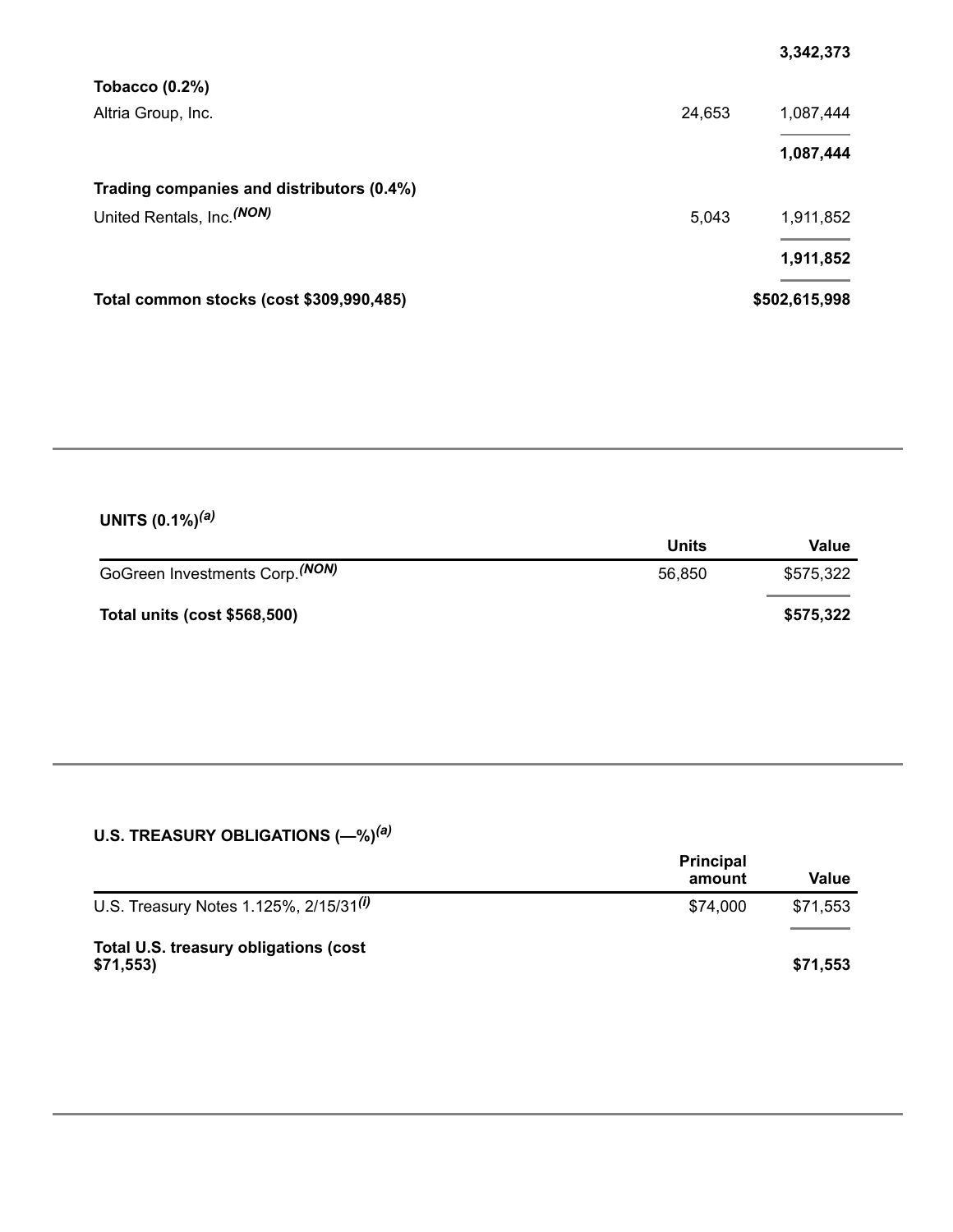#### **SHORT-TERM INVESTMENTS (2.0%)** *(a)*

|                                                       |               | <b>Principal</b><br>amount/<br>shares | Value         |
|-------------------------------------------------------|---------------|---------------------------------------|---------------|
| Putnam Cash Collateral Pool, LLC 0.08% (AFF)          | <b>Shares</b> | 3,518,475                             | \$3,518,475   |
| Putnam Short Term Investment Fund Class P 0.09% (AFF) | <b>Shares</b> | 6,495,332                             | 6,495,332     |
| U.S. Treasury Bills 0.046%, 2/17/22                   |               | \$143,000                             | 142,977       |
| U.S. Treasury Bills 0.035%, 4/21/22                   |               | 300,000                               | 299,911       |
| Total short-term investments (cost \$10,456,738)      |               |                                       | \$10,456,695  |
| <b>TOTAL INVESTMENTS</b>                              |               |                                       |               |
| Total investments (cost \$321,087,276)                |               |                                       | \$513,719,568 |
|                                                       |               |                                       |               |

| <b>Counterparty Currency</b> |                                            | <b>Contract</b><br>type* | <b>Delivery</b><br>date | <b>Value</b> | Aggregate<br>face value | <b>Unrealized</b><br>appreciation/<br>(depreciation) |  |
|------------------------------|--------------------------------------------|--------------------------|-------------------------|--------------|-------------------------|------------------------------------------------------|--|
| <b>Bank of America N.A.</b>  |                                            |                          |                         |              |                         |                                                      |  |
|                              | <b>British Pound</b>                       | Sell                     | 12/15/21                | \$5,790,244  | \$5,853,055             | \$62,811                                             |  |
|                              | Canadian<br>Dollar                         | Sell                     | 1/19/22                 | 1,453,822    | 1,430,498               | (23, 324)                                            |  |
|                              | Swedish Krona                              | Sell                     | 12/15/21                | 584,707      | 584,780                 | 73                                                   |  |
| <b>Barclays Bank PLC</b>     |                                            |                          |                         |              |                         |                                                      |  |
|                              | <b>British Pound</b>                       | Sell                     | 12/15/21                | 5,462,154    | 5,521,365               | 59,211                                               |  |
|                              | Canadian<br>Dollar                         | Sell                     | 1/19/22                 | 362,284      | 356,394                 | (5,890)                                              |  |
|                              | Euro                                       | Sell                     | 12/15/21                | 1,355,889    | 1,392,189               | 36,300                                               |  |
|                              | Swedish Krona                              | Sell                     | 12/15/21                | 3,130,237    | 3,127,395               | (2,842)                                              |  |
| Citibank, N.A.               |                                            |                          |                         |              |                         |                                                      |  |
|                              | <b>British Pound</b><br>Canadian           | Buy                      | 12/15/21                | 1,793,069    | 1,812,417               | (19, 348)                                            |  |
|                              | Dollar                                     | Sell                     | 1/19/22                 | 1,004,261    | 988,023                 | (16, 238)                                            |  |
|                              | Euro                                       | Sell                     | 12/15/21                | 1,564,995    | 1,606,935               | 41,940                                               |  |
|                              | <b>Goldman Sachs International</b>         |                          |                         |              |                         |                                                      |  |
|                              | <b>British Pound</b><br>Canadian           | Sell                     | 12/15/21                | 1,449,511    | 1,465,163               | 15,652                                               |  |
|                              | Dollar                                     | Buy                      | 1/19/22                 | 626,138      | 616,020                 | 10,118                                               |  |
|                              | Euro                                       | Sell                     | 12/15/21                | 662,959      | 680,770                 | 17,811                                               |  |
|                              | <b>HSBC Bank USA, National Association</b> |                          |                         |              |                         |                                                      |  |
|                              | <b>British Pound</b>                       | <b>Buy</b>               | 12/15/21                | 1,218,603    | 1,231,828               | (13, 225)                                            |  |

### **FORWARD CURRENCY CONTRACTS at 10/31/21 (aggregate face value \$50,073,374) (Unaudited)**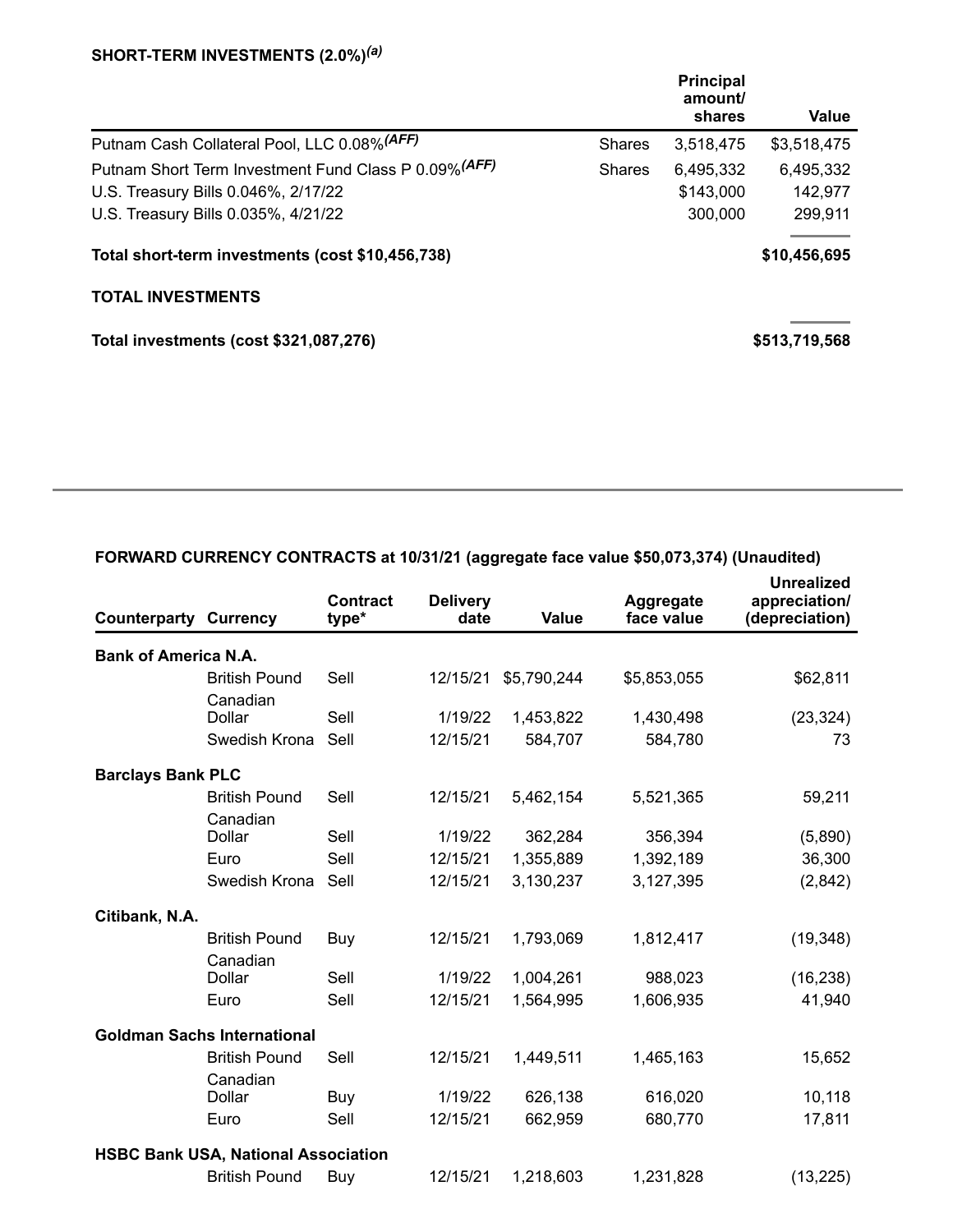|                                  | Euro                                                                          | Sell | 12/15/21 | 1,021,806 | 1,049,053 | 27,247     |
|----------------------------------|-------------------------------------------------------------------------------|------|----------|-----------|-----------|------------|
|                                  | JPMorgan Chase Bank N.A.                                                      |      |          |           |           |            |
|                                  | <b>British Pound</b><br>Canadian                                              | Buy  | 12/15/21 | 1,952,803 | 1,974,005 | (21, 202)  |
|                                  | <b>Dollar</b>                                                                 | Sell | 1/19/22  | 1,229,809 | 1,210,045 | (19, 764)  |
|                                  | Singapore<br>Dollar                                                           | Sell | 11/17/21 | 4,417,506 | 4,421,171 | 3,665      |
|                                  | <b>State Street Bank and Trust Co.</b>                                        |      |          |           |           |            |
|                                  | <b>British Pound</b><br>Canadian                                              | Buy  | 12/15/21 | 1,674,261 | 1,692,225 | (17, 964)  |
|                                  | <b>Dollar</b>                                                                 | Sell | 1/19/22  | 709,052   | 697,645   | (11, 407)  |
|                                  | Hong Kong<br>Dollar                                                           | Sell | 11/17/21 | 951,571   | 951,447   | (124)      |
| <b>UBS AG</b>                    |                                                                               |      |          |           |           |            |
|                                  | <b>British Pound</b><br>Canadian                                              | Buy  | 12/15/21 | 3,116,244 | 3,150,179 | (33, 935)  |
|                                  | Dollar                                                                        | Sell | 1/19/22  | 1,135,501 | 1,117,129 | (18, 372)  |
|                                  | Euro                                                                          | Buy  | 12/15/21 | 322,280   | 330,886   | (8,606)    |
|                                  | Swedish Krona                                                                 | Sell | 12/15/21 | 584,707   | 584,248   | (459)      |
| <b>WestPac Banking Corp.</b>     |                                                                               |      |          |           |           |            |
|                                  | <b>British Pound</b><br>Canadian                                              | Sell | 12/15/21 | 5,018,814 | 5,072,494 | 53,680     |
|                                  | Dollar                                                                        | Sell | 1/19/22  | 838,675   | 825,105   | (13,570)   |
|                                  | Euro                                                                          | Buy  | 12/15/21 | 322,280   | 330,910   | (8,630)    |
| <b>Unrealized appreciation</b>   |                                                                               |      |          |           |           | 328,508    |
| <b>Unrealized (depreciation)</b> |                                                                               |      |          |           |           | (234, 900) |
| <b>Total</b>                     |                                                                               |      |          |           |           | \$93,608   |
|                                  | * The exchange currency for all contracts listed is the United States Dollar. |      |          |           |           |            |

## *Key to holding's abbreviations*

ADR American Depository Receipts: represents ownership of foreign securities on deposit with a custodian bank

## **Notes to the fund's portfolio**

Unless noted otherwise, the notes to the fund's portfolio are for the close of the fund's reporting period, which ran from August 1, 2021 through October 31, 2021 (the reporting period). Within the following notes to the portfolio, references to "Putnam Management"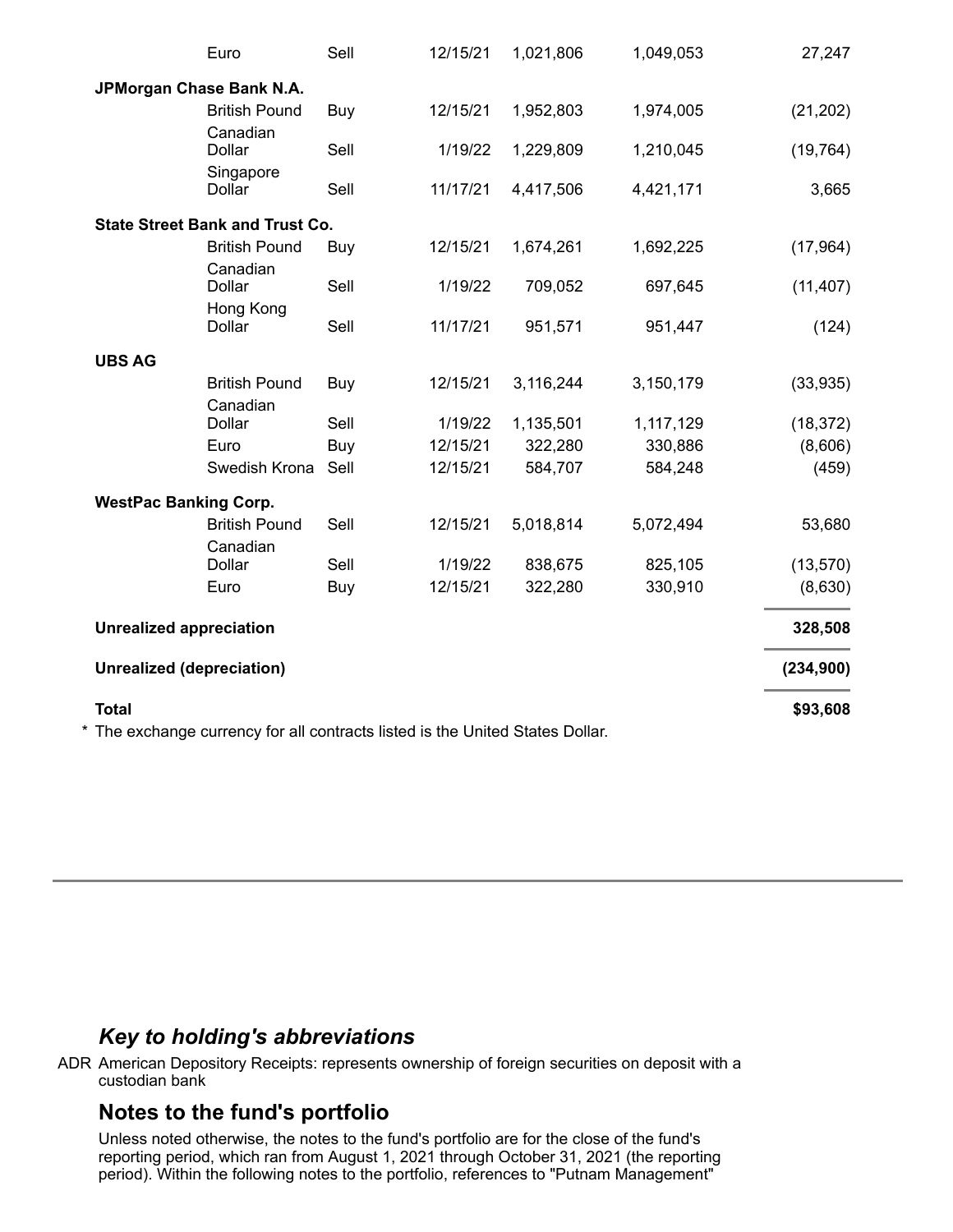represent Putnam Investment Management, LLC, the fund's manager, an indirect whollyowned subsidiary of Putnam Investments, LLC, references to "ASC 820" represent Accounting Standards Codification 820 *Fair Value Measurements and Disclosures* and references to "OTC", if any, represent over-the-counter.

- *(a)* Percentages indicated are based on net assets of \$510,449,903
- *(NON)* This security is non-income-producing.
- *(AFF)* Affiliated company. For investments in Putnam Cash Collateral Pool, LLC and Putnam Short Term Investment Fund, the rate quoted in the security description is the annualized 7-day yield of the fund at the close of the reporting period. Transactions during the period with any company which is under common ownership or control were as follows:

| Name of affiliate                      | <b>Fair value</b><br>as of<br>7/31/21 | <b>Purchase</b><br>cost | proceeds    | Sale Investment<br>income | <b>Shares</b><br>outstanding<br>and fair<br>value as of<br>10/31/21 |
|----------------------------------------|---------------------------------------|-------------------------|-------------|---------------------------|---------------------------------------------------------------------|
| <b>Short-term</b><br>investments       |                                       |                         |             |                           |                                                                     |
| Putnam Cash Collateral<br>Pool, LLC*#  | \$1.105.950                           | \$6,592,430             | \$4,179,905 | \$158                     | \$3,518,475                                                         |
| Putnam Short Term<br>Investment Fund** | 19,872,148                            | 5.723.479               | 19.100.295  | 2.634                     | 6,495,332                                                           |
|                                        |                                       |                         |             |                           |                                                                     |

**Total Short-term**

**investments \$20,978,098 \$12,315,909 \$23,280,200 \$2,792 \$10,013,807**

\* The fund may lend securities, through its agent, to qualified borrowers in order to earn additional income. The loans are collateralized by cash in an amount at least equal to the fair value of the securities loaned. The fair value of securities loaned is determined daily and any additional required collateral is allocated to the fund on the next business day. The remaining maturities of the securities lending transactions are considered overnight and continuous. The risk of borrower default will be borne by the fund's agent; the fund will bear the risk of loss with respect to the investment of the cash collateral. The fund receives cash collateral, which is invested in Putnam Cash Collateral Pool, LLC, a limited liability company managed by an affiliate of Putnam Management. Investments in Putnam Cash Collateral Pool, LLC are valued at its closing net asset value each business day. There are no management fees charged to Putnam Cash Collateral Pool, LLC and there were no realized or unrealized gains or losses during the period.

# At the close of the reporting period, the fund received cash collateral of \$3,518,475 for securities loaned. The rate quoted in the security description is the annualized 7-day yield at the close of the reporting period. At the close of the reporting period, the value of securities loaned amounted to \$3,407,011. Certain of these securities were sold prior to the close of the reporting period.

\*\* Management fees charged to Putnam Short Term Investment Fund have been waived by Putnam Management. There were no realized or unrealized gains or losses during the period.

- *(i)* This security was pledged, or purchased with cash that was pledged, to the fund for collateral on certain derivative contracts.
- *(R)* Real Estate Investment Trust.
- *(S)* This security is on loan, in part or in entirety, at the close of the reporting period.

At the close of the reporting period, the fund maintained liquid assets totaling \$112,332 to cover certain derivative contracts.

Unless otherwise noted, the rates quoted in Short-term investments security descriptions represent the weighted average yield to maturity.

The dates shown on debt obligations are the original maturity dates.

**Security valuation:** Portfolio securities and other investments are valued using policies and procedures adopted by the Board of Trustees. The Trustees have formed a Pricing Committee to oversee the implementation of these procedures and have delegated responsibility for valuing the fund's assets in accordance with these procedures to Putnam Management. Putnam Management has established an internal Valuation Committee that is responsible for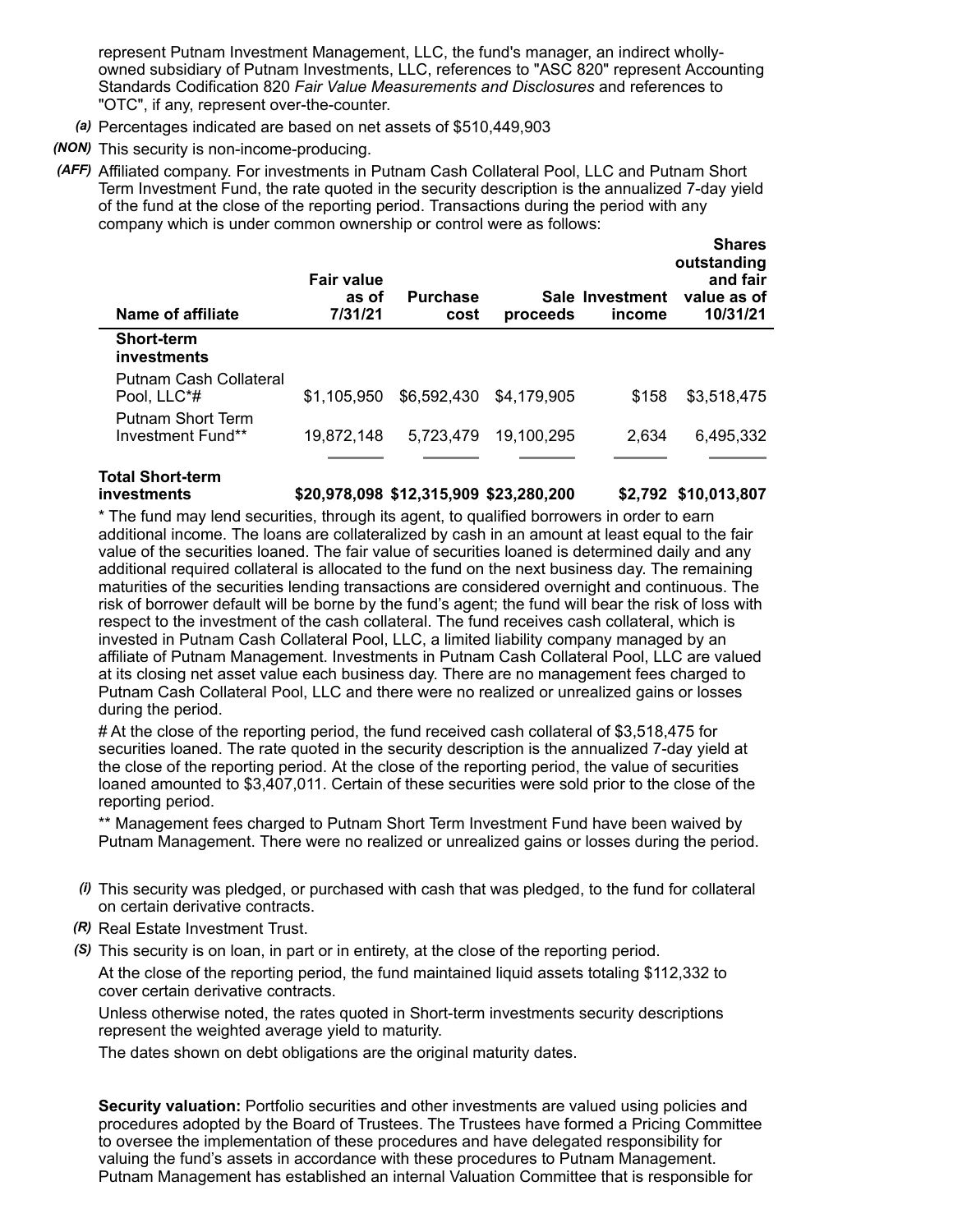making fair value determinations, evaluating the effectiveness of the pricing policies of the fund and reporting to the Pricing Committee.

Investments for which market quotations are readily available are valued at the last reported sales price on their principal exchange, or official closing price for certain markets, and are classified as Level 1 securities under ASC 820. If no sales are reported, as in the case of some securities that are traded OTC, a security is valued at its last reported bid price and is generally categorized as a Level 2 security.

Investments in open-end investment companies (excluding exchange-traded funds), if any, which can be classified as Level 1 or Level 2 securities, are valued based on their net asset value. The net asset value of such investment companies equals the total value of their assets less their liabilities and divided by the number of their outstanding shares.

Market quotations are not considered to be readily available for certain debt obligations (including short-term investments with remaining maturities of 60 days or less) and other investments; such investments are valued on the basis of valuations furnished by an independent pricing service approved by the Trustees or dealers selected by Putnam Management. Such services or dealers determine valuations for normal institutional-size trading units of such securities using methods based on market transactions for comparable securities and various relationships, generally recognized by institutional traders, between securities (which consider such factors as security prices, yields, maturities and ratings). These securities will generally be categorized as Level 2.

Many securities markets and exchanges outside the U.S. close prior to the scheduled close of the New York Stock Exchange and therefore the closing prices for securities in such markets or on such exchanges may not fully reflect events that occur after such close but before the scheduled close of the New York Stock Exchange. Accordingly, on certain days, the fund will fair value certain foreign equity securities taking into account multiple factors including movements in the U.S. securities markets, currency valuations and comparisons to the valuation of American Depository Receipts, exchange-traded funds and futures contracts. The foreign equity securities, which would generally be classified as Level 1 securities, will be transferred to Level 2 of the fair value hierarchy when they are valued at fair value. The number of days on which fair value prices will be used will depend on market activity and it is possible that fair value prices will be used by the fund to a significant extent. At the close of the reporting period, fair value pricing was used for certain foreign securities in the portfolio. Securities quoted in foreign currencies, if any, are translated into U.S. dollars at the current exchange rate.

To the extent a pricing service or dealer is unable to value a security or provides a valuation that Putnam Management does not believe accurately reflects the security's fair value, the security will be valued at fair value by Putnam Management in accordance with policies and procedures approved by the Trustees. Certain investments, including certain restricted and illiquid securities and derivatives, are also valued at fair value following procedures approved by the Trustees. These valuations consider such factors as significant market or specific security events such as interest rate or credit quality changes, various relationships with other securities, discount rates, U.S. Treasury, U.S. swap and credit yields, index levels, convexity exposures, recovery rates, sales and other multiples and resale restrictions. These securities are classified as Level 2 or as Level 3 depending on the priority of the significant inputs.

To assess the continuing appropriateness of fair valuations, the Valuation Committee reviews and affirms the reasonableness of such valuations on a regular basis after considering all relevant information that is reasonably available. Such valuations and procedures are reviewed periodically by the Trustees. The fair value of securities is generally determined as the amount that the fund could reasonably expect to realize from an orderly disposition of such securities over a reasonable period of time. By its nature, a fair value price is a good faith estimate of the value of a security in a current sale and does not reflect an actual market price, which may be different by a material amount.

**Forward currency contracts:** The fund buys and sells forward currency contracts, which are agreements between two parties to buy and sell currencies at a set price on a future date. These contracts were used to hedge foreign exchange risk.

The U.S. dollar value of forward currency contracts is determined using current forward currency exchange rates supplied by a quotation service. The fair value of the contract will fluctuate with changes in currency exchange rates. The contract is marked to market daily and the change in fair value is recorded as an unrealized gain or loss. The fund records a realized gain or loss equal to the difference between the value of the contract at the time it was opened and the value at the time it was closed when the contract matures or by delivery of the currency. The fund could be exposed to risk if the value of the currency changes unfavorably, if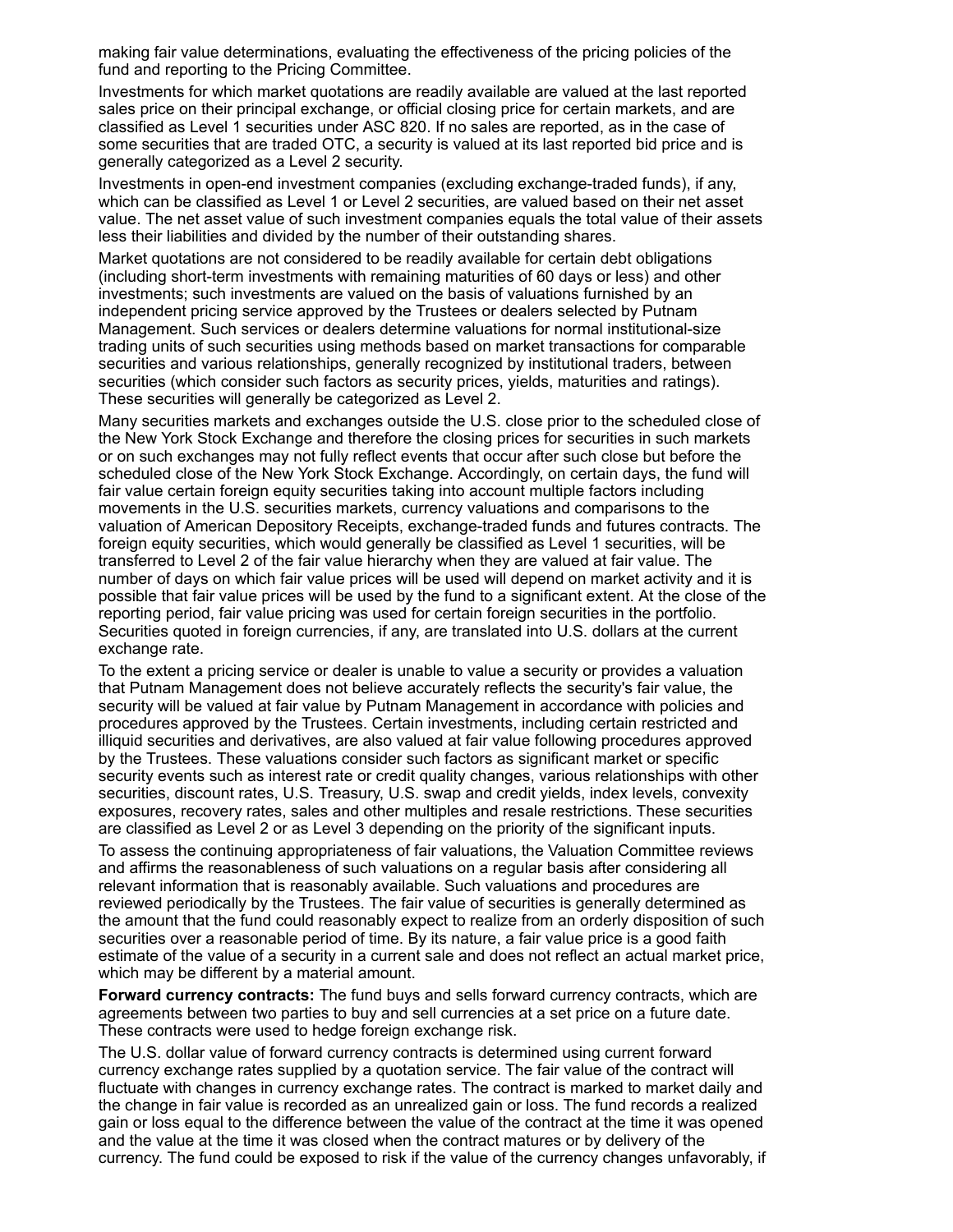the counterparties to the contracts are unable to meet the terms of their contracts or if the fund is unable to enter into a closing position.

For the fund's average contract amount on forward currency contracts, see the appropriate table at the end of these footnotes.

**Master agreements:** The fund is a party to ISDA (International Swaps and Derivatives Association, Inc.) Master Agreements that govern OTC derivative and foreign exchange contracts and Master Securities Forward Transaction Agreements that govern transactions involving mortgage-backed and other asset-backed securities that may result in delayed delivery (Master Agreements) with certain counterparties entered into from time to time. The Master Agreements may contain provisions regarding, among other things, the parties' general obligations, representations, agreements, collateral requirements, events of default and early termination. With respect to certain counterparties, in accordance with the terms of the Master Agreements, collateral posted to the fund is held in a segregated account by the fund's custodian and, with respect to those amounts which can be sold or repledged, are presented in the fund's portfolio.

Collateral pledged by the fund is segregated by the fund's custodian and identified in the fund's portfolio. Collateral can be in the form of cash or debt securities issued by the U.S. Government or related agencies or other securities as agreed to by the fund and the applicable counterparty. Collateral requirements are determined based on the fund's net position with each counterparty.

With respect to ISDA Master Agreements, termination events applicable to the fund may occur upon a decline in the fund's net assets below a specified threshold over a certain period of time. Termination events applicable to counterparties may occur upon a decline in the counterparty's long-term or short-term credit ratings below a specified level. In each case, upon occurrence, the other party may elect to terminate early and cause settlement of all derivative and foreign exchange contracts outstanding, including the payment of any losses and costs resulting from such early termination, as reasonably determined by the terminating party. Any decision by one or more of the fund's counterparties to elect early termination could impact the fund's future derivative activity.

At the close of the reporting period, the fund had a net liability position of \$128,168 on open derivative contracts subject to the Master Agreements. There was no collateral posted by the fund at period end for these agreements.

ASC 820 establishes a three-level hierarchy for disclosure of fair value measurements. The valuation hierarchy is based upon the transparency of inputs to the valuation of the fund's investments. The three levels are defined as follows:

**Level 1:** Valuations based on quoted prices for identical securities in active markets.

**Level 2:** Valuations based on quoted prices in markets that are not active or for which all significant inputs are observable, either directly or indirectly.

**Level 3:** Valuations based on inputs that are unobservable and significant to the fair value measurement.

The following is a summary of the inputs used to value the fund's net assets as of the close of the reporting period:

| <b>Investments in securities:</b> | <b>Valuation inputs</b> |           |         |  |
|-----------------------------------|-------------------------|-----------|---------|--|
|                                   | Level 1                 | Level 2   | Level 3 |  |
| Common stocks*:                   |                         |           |         |  |
| Communication services            | \$47,332,971            | $S-$      |         |  |
| Consumer discretionary            | 74,778,542              | 4,361,555 |         |  |
| Consumer staples                  | 29,484,556              |           |         |  |